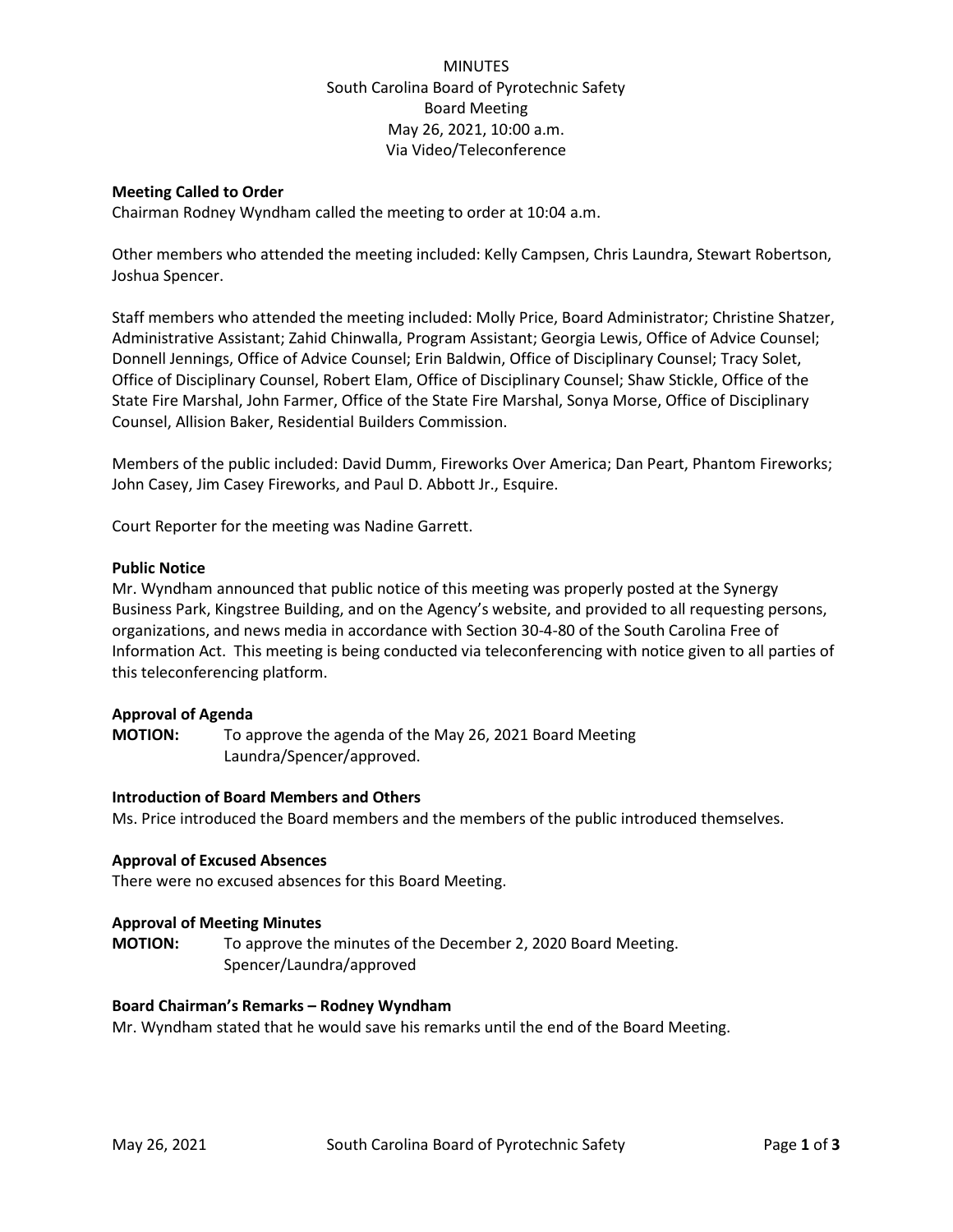**MINUTES** South Carolina Board of Pyrotechnic Safety Board Meeting May 26, 2021, 10:00 a.m. Via Video/Teleconference

# **Staff Reports**

# **Administrative and Financial Report – Molly Price**

Ms. Price reported that so far board staff has processed 370 applications for temporary fireworks retail permits for the July 4<sup>th</sup> season. She stated that last July 4<sup>th</sup> season (2020), approximately 750 temporary permits were issued. The cutoff date for submitting temporary applications for this season is Monday, June 21, 2021. Any applications that are received after June 21, 2021, will be subject to the \$200.00 special processing fee.

Ms. Price also reported that 319 Annual Fireworks licenses, 31 Display Fireworks Magazine licenses, 2 Jobber licenses, and 27 Wholesaler licenses have been issued and are valid through August 31, 2021. Ms. Price informed the Board that there have been a few minor issues with the roll out of the new permitting and inspection software, but that overall everything is working great. Ms. Price stated that there may be a learning curve for applicants the first time they use the software; however, it is user friendly and will start saving a lot of time with the application process. She also stated that there is a step by step guide on the website to help applicants with using the software.

Ms. Price also reported that the next Board Meeting is scheduled for August 25, 2021 at 10:00 a.m. at LLR.

# **Office of Disciplinary Counsel (ODC) Investigative Report – Erin Baldwin**

Ms. Baldwin introduced Mr. Elam and stated that he will be the new ODC attorney assigned to the Board. She also stated that there were currently no board cases in ODC. Mr. Wyndham thanked Ms. Baldwin for her service to the Board over the last few years.

# **Application Hearing**

# **Today's Smokin' Retailer LLC./ Robert Oggenfuss**

Robert Oggenfuss, applicant, was present at this hearing. He was represented by Clarence Raunch Wise, Esquire. A quorum of the Board was present and Georgia Lewis, Esquire was Advice Counsel to the Board. The purpose of this hearing was to determine whether the applicant could be issued a 90-day temporary fireworks retailer permit for a stand. The permit application, received on May 6, 2021, could not be processed at staff level because the Applicant received a Board cease and desist order for unlicensed practice on December 31, 2019. Further, the submitted application was also incomplete.

The hearing was recorded by a certified court reporter in the event a verbatim transcript is necessary. All persons testifying were sworn in by the court reporter.

**MOTION:** To go into Executive Session Spencer/Laundra/approved **MOTION:** To come out of Executive Session Spencer/Campsen/Approved